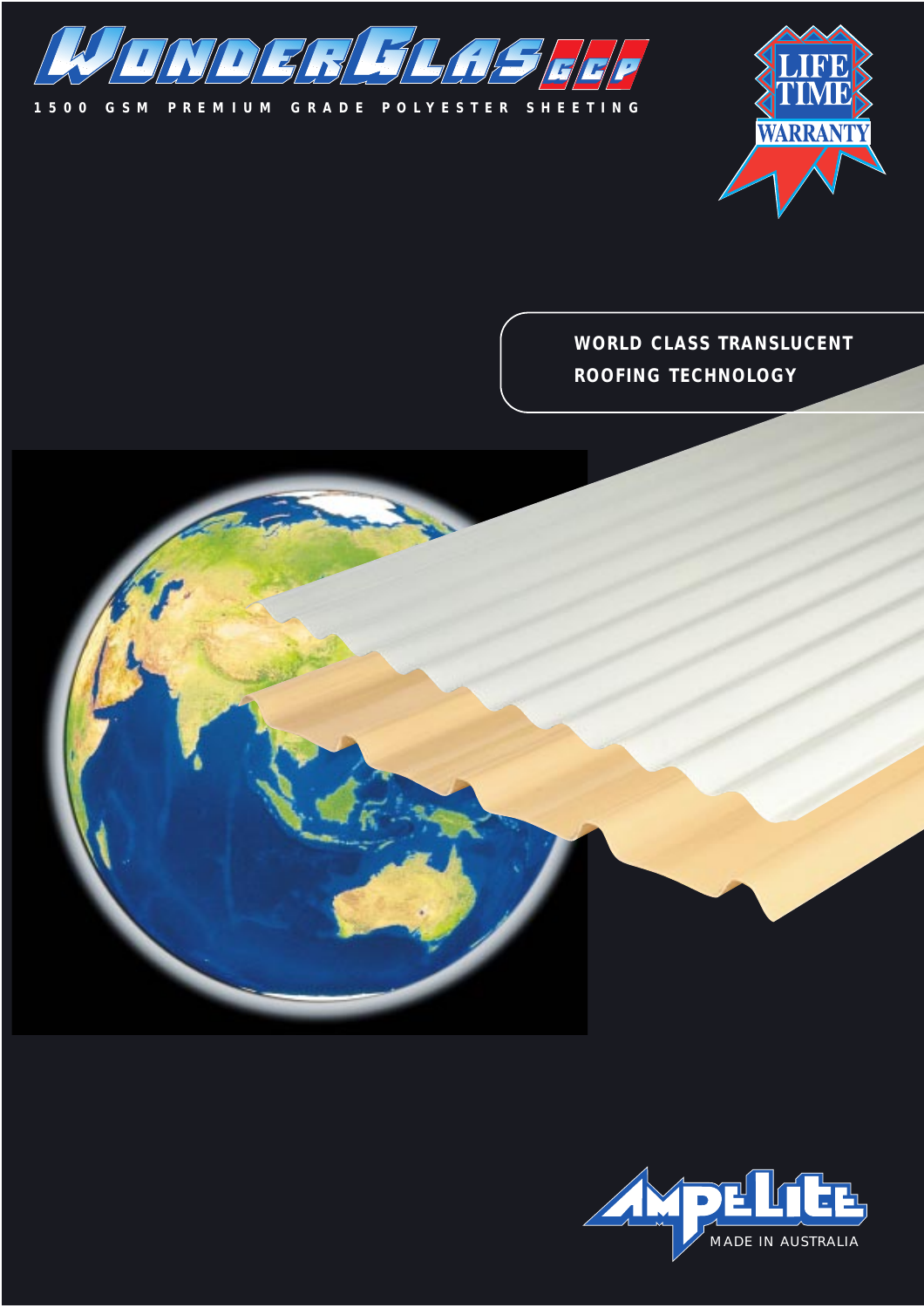# **NOW PROTECT YOUR WORLD WITH 'WONDERGLAS GCP'**

'Wonderglas GCP' polyester sheeting provides simply wonderful protection and durability. This product represents a technology break-through. It's so good we give it a Lifetime Warranty against loss of light transmission..

Surface erosion (fibre show) is minimal even over long periods of time; until now, domestic polyester sheeting has not had the exceptional surface protection offered by the latest surface coating technology. The highly UV resistant protection applied to 'Wonderglas GCP' provides similar performance to Ampelite's premium industrial grades used in major projects around Australia.

Even in harsh environments, including the far north,'Wonderglas GCP' will out perform other domestic translucent and clear roofing materials. Loss of light transmission even over long periods of 10 to 12 years is around just 10% compared to a 35% loss for standard sheeting.

'Wonderglas GCP' is available in corrugated and 5 Rib profiles in exciting new colours. Coloured sheets provide softer light and transmit less heat. Choose 'Wonderglas GCP' for home improvement projects where-ever you need light and protection.

# **PROTECTION FROM UV EXPOSURE**

'Wonderglas GCP' eliminates 99% of the sun's harmful ultra violet rays, so you can really enjoy outdoor living without UV exposure.



# **LIGHT & HEAT TRANSMISSION**

'Wonderglas GCP' has a relatively high shade factor but provides plenty of soft light without uncomfortable levels of heat being transmitted as well. Providing there is good ventilation, temperatures under 'Wonderglas GCP' are lower than in direct sunlight, and cooler than under transparent sheeting. The Transmitted light and shade factors are shown next to the colours, both factors vary by colour.

# **STRONG AND SILENT**

The extra strength of 'Wonderglas GCP' allows longer spans between purlins. It doesn't expand and contract as much as transparent roofing, so there is no need to use messy anti-noise tape under the sheet. Also hailstone resistant.

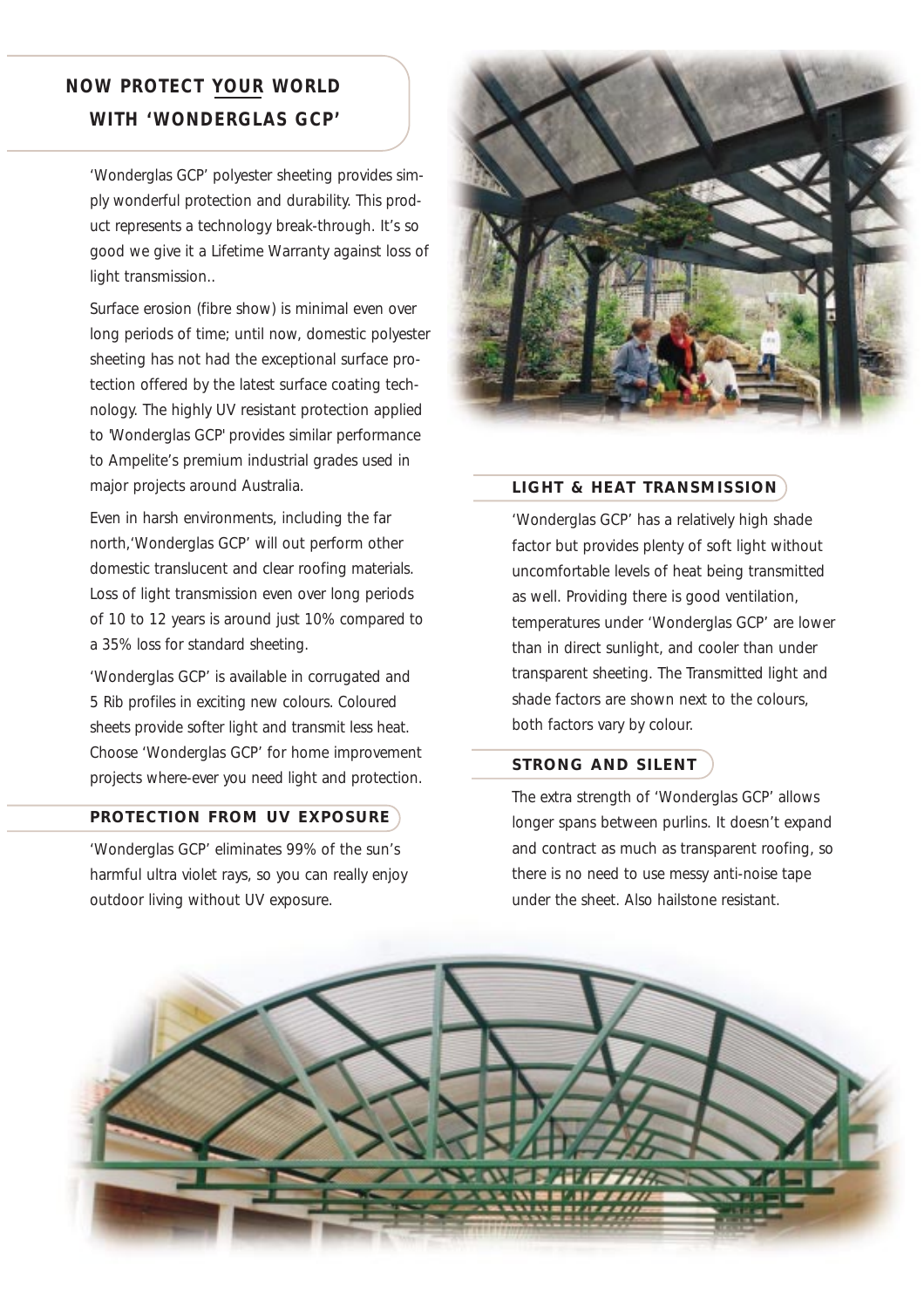

easily drilled or sawn and quickly fixed to roofing timbers using Ampelite screws and sealing washers. Sheets can be curved, so you can create a great look. For a neat finish install our profiled end closure strips.

### **SUMMING UP 'WONDERGLAS GCP' BENEFITS**

• 6 exciting new fashion colours. • No anti-noise tape required, •Soft, natural light, no harsh glare.

• 99% protection against harmful UV rays. • No surface erosion (fibre show). • High shade factors mean less heat is transmitted • Hailstone and scratch resistant. • Lifetime warranty. • Overall, 'Wonderglas GCP' offers better value for money than

other transparent or translucent sheeting.





WONDER SLOS EEF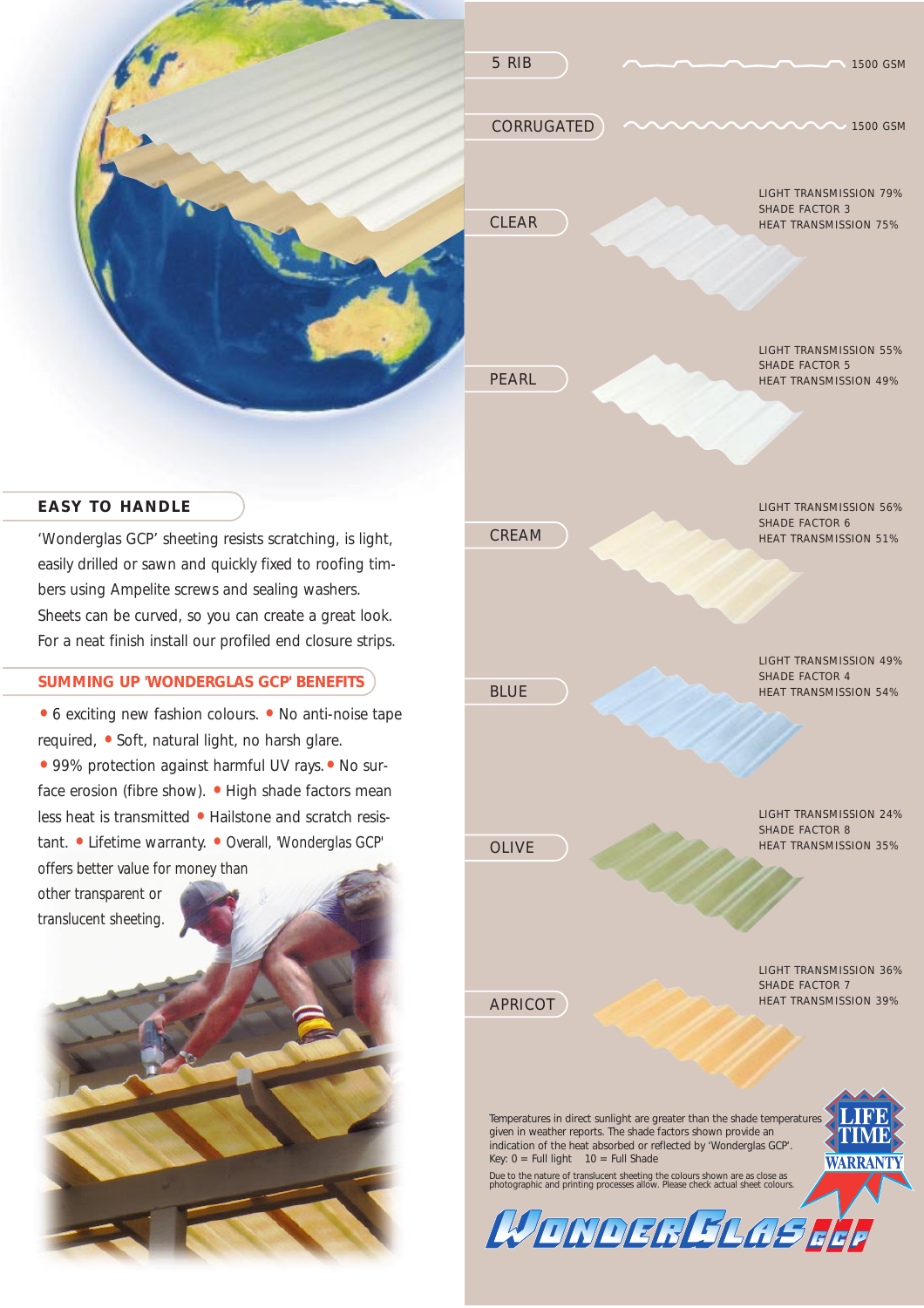### **CUTTING**

Use a fine tooth handsaw or a power saw fitted with a masonry type cut-off blade. Support the sheet close to where you are cutting, remember to wear protective goggles when using any power tool. Most outlets will order your required length custom cut up to a maximum of 8 metres in length.

# **FIXINGS AND DRILLING HOLES TO SUIT**

Ampelite fixing screws and 26 mm weatherproof seals should always be used. Use 50 mm x 10g screws for corrugated sheeting, and 65 mm x 12g for 5-rib. The screw holes must be a minimum of 8 mm in diameter to allow for expansion and contraction of the sheet as temperatures change.

#### **INSTALLATION**

Corrugated sheets should be crest fixed at every second or third corrugation on the ends and every third or fourth on intermediate supports. 5-Rib sheets should be crest fixed on each rib at the ends and every second rib at the intermediate supports.

# **END LAPPING AND SEALING**

In most domestic applications end laps will not be required. Should they be necessary, make over a purlin or batten and apply 2 continuous beads of non hardening silicone (Seal-Once), or closed cell foam strip (5mm x 25mm). In installations where safety mesh is used below the sheeting, Ampelite isolation tape should be applied between the mesh and sheet.

# **STORAGE PRIOR TO USE**

Always store in a cool dry location. Do not place heavy objects on the sheets to avoid surface damage.

# **SPANNING CAPACITY**

| Profile    | Maximum Span |
|------------|--------------|
| $5-Rib$    | 1000 mm      |
| Corrugated | 900 mm       |

### **SHEET COVERAGE**

| <b>Sheets</b>  |     |      |      |      | h    |  |
|----------------|-----|------|------|------|------|--|
| $5-Rib$        | 760 | 1580 | 2340 | 3100 | 3860 |  |
| Corrugated 760 |     | 1620 | 2380 | 3140 | 3900 |  |
| Unit: mm       |     |      |      |      |      |  |









#### **MAXIMUM RECOMMENDED CURVES**

Maximum purlin spacing is 750 mm when curving sheets

|           | A. Sheet length 6.0 metres |   |    |          |                       |                                   |       |
|-----------|----------------------------|---|----|----------|-----------------------|-----------------------------------|-------|
|           |                            |   |    | $\times$ | <b>DEPTH OF CURVE</b> |                                   |       |
|           | Sheet length 4.8 metres    |   | n. | APE      | Length                | Corrugated                        | 5-RIB |
| <b>B.</b> |                            |   |    |          | A. 6.0 m              | 800                               | 600   |
| C.        | Sheet length 4.2 metres    | 木 |    | $\circ$  | B. 4.8 m              | 600                               | 400   |
|           | Sheet length 3.6 metres    |   |    | ш        | C. 4.2 m              | 400                               | 300   |
| D.        |                            |   |    | S<br>BA: | D. 3.6 m              | 200                               | 200   |
|           | Not to scale               |   |    |          |                       | Measurements in mm - Base to Apex |       |



1998.